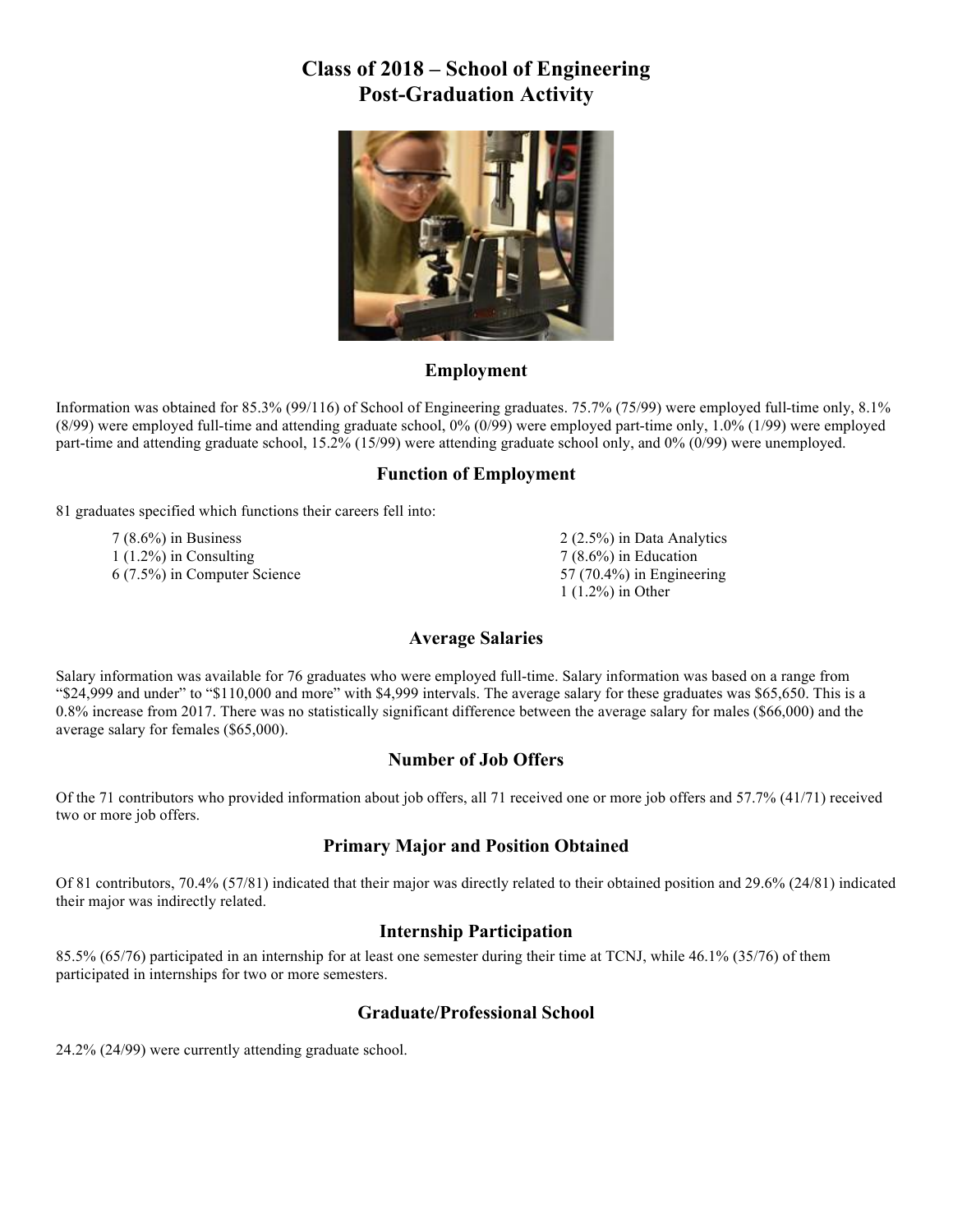#### **Future Plans for Study**

29 graduates indicated that they had plans for beginning graduate school in the next few years:

17 plan to attend graduate school within 2 years.

8 plan to attend graduate school within 4 years.

4 plan to attend graduate school within 6 years.

#### **Degrees Being Sought**

39 graduates indicated that they were planning on (if not actively) pursuing further degrees in the future:

1 is/will be seeking a Bachelor's Degree.

30 are/will be seeking a Master's Degree.

4 are/will be seeking a Professional Degree.

4 are/will be seeking a Doctoral Degree.

#### **Career/Graduate Preparedness and Academic Satisfaction**

Contributors rated how well they felt TCNJ prepared them for their career and graduate/professional school, and their satisfaction with their academic experience at TCNJ. Their ratings were based on a 5-point Likert scale  $(1 = Poor, 5 = Execllen)$ :

|                    | Poor     | <b>Below Average</b> | Average     | Above Average | Excellent   | <b>Total</b> | <b>Average Rating</b> |
|--------------------|----------|----------------------|-------------|---------------|-------------|--------------|-----------------------|
| Career             | $0(0\%)$ | $2(5.9\%)$           | $(20.6\%)$  | $(50.0\%)$    | $8(23.5\%)$ | 34           | 3.91                  |
| Graduate<br>School | $0(0\%)$ | $0(0\%)$             | $2(22.2\%)$ | 6(66.7%)      | $(11.1\%)$  |              | 3.89                  |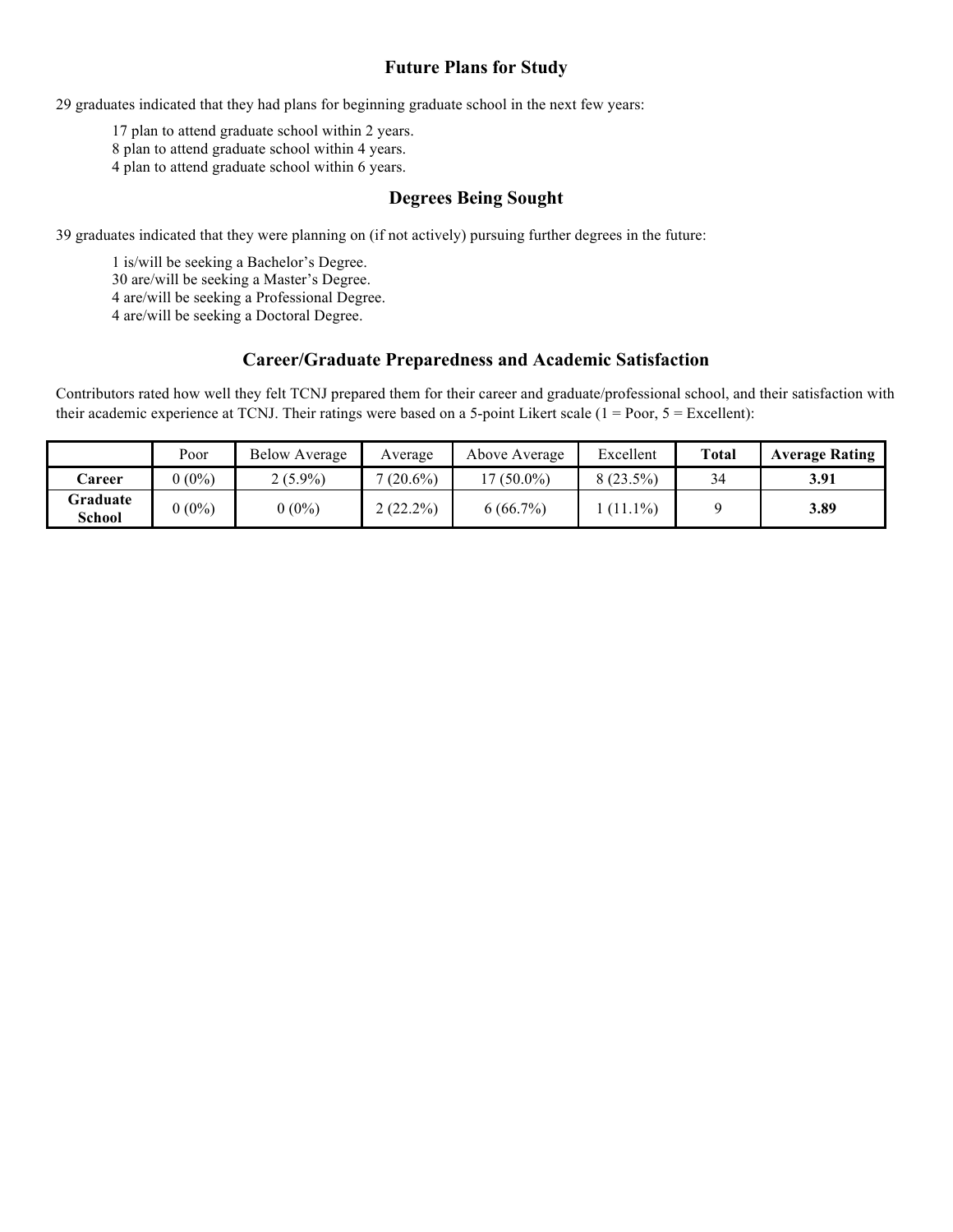## **Salaries – School of Engineering Class of 2018**

| <b>Major Field of Study</b> | <b>Average Salary</b> |
|-----------------------------|-----------------------|
| Biomedical Engineering (14) | \$62,500              |
| Civil Engineering (18)      | \$66,950              |
| Computer Engineering (8)    | \$81,250              |
| Electrical Engineering (5)  | \$66,000              |
| Mechanical Engineering (21) | \$61,650              |
| Engineering Science (5)     | \$72,500              |
| Technology Education (5)    | \$57,000              |

### **Mean – \$65,650**

**Salary information obtained on full-time employed graduates: 76/83 (91.6%)**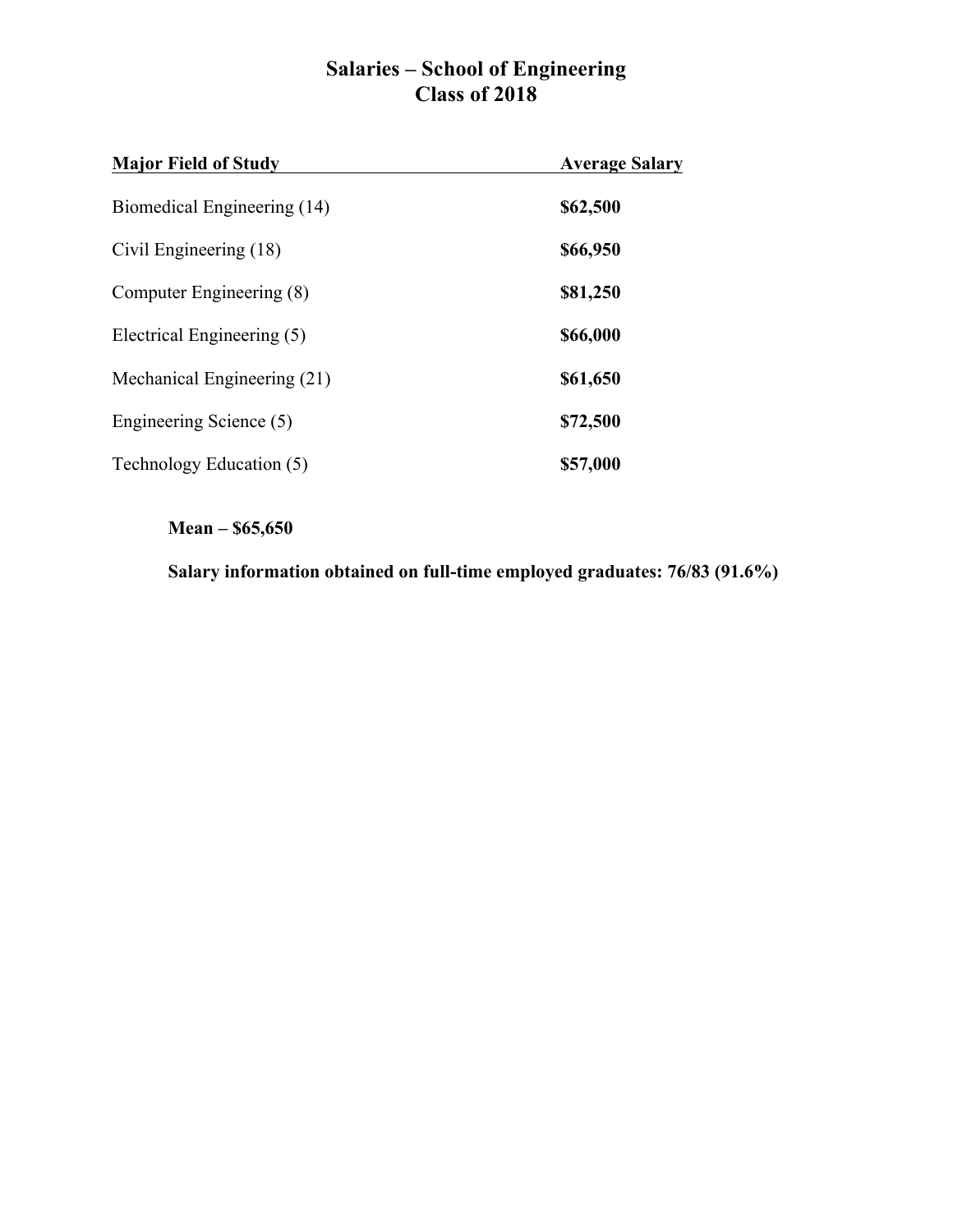# **Job Titles & Employers - School of Engineering Class of 2018**

| <b>Major Field of Study</b>   | <b>Full Time Job Titles</b>           | <b>Full Time Employer</b>                  |
|-------------------------------|---------------------------------------|--------------------------------------------|
| <b>Biomedical Engineering</b> | <b>Associate Device Engineer</b>      | Pfizer                                     |
| <b>Biomedical Engineering</b> | Associate Engineer                    | R&Q Solutions                              |
| <b>Biomedical Engineering</b> | Associate Engineer                    | Regulatory & Quality Solutions LLC         |
| <b>Biomedical Engineering</b> | Development Systems Engineer          | Celgene Corporation                        |
| <b>Biomedical Engineering</b> | Device Development Engineer           | Celgene Corporation                        |
| <b>Biomedical Engineering</b> | DevOps Consultant                     | FDM Group                                  |
| <b>Biomedical Engineering</b> | Manufacturing Associate               | Celgene Corporation                        |
| <b>Biomedical Engineering</b> | Manufacturing Associate               | Celgene Corporation                        |
| <b>Biomedical Engineering</b> | Mechanical Engineer                   | Jacobs                                     |
| <b>Biomedical Engineering</b> | <b>Operational Support Specialist</b> | <b>GE</b> Healthcare                       |
| <b>Biomedical Engineering</b> | Project Manager                       | <b>Additive Orthopedics</b>                |
| <b>Biomedical Engineering</b> | QA Inspector                          | AAA Pharmaceutical Inc.                    |
| <b>Biomedical Engineering</b> | QA Specialist                         | <b>Biotest Pharmaceuticals Corporation</b> |
| <b>Biomedical Engineering</b> |                                       | <b>GENEWIZ</b>                             |
|                               | <b>Quality Assurance Associate</b>    | Ivoclar Vivadent                           |
| <b>Biomedical Engineering</b> | <b>Quality Process Engineer</b>       |                                            |
| <b>Biomedical Engineering</b> | Scientific Analyst                    | <b>Ortho Clinical Diagnostics</b>          |
| <b>Biomedical Engineering</b> | 16                                    |                                            |
| Civil Engineering             | <b>Assistant Field Engineer</b>       | <b>Turner Construction Company</b>         |
| Civil Engineering             | <b>Construction Engineer</b>          | Tectonic                                   |
| Civil Engineering             | Dive Engineer                         | <b>Boswell Engineering</b>                 |
| Civil Engineering             | Engineer (Geotechnical)               | <b>Maser Consulting</b>                    |
| Civil Engineering             | <b>Engineer Diver</b>                 | <b>Boswell Engineering</b>                 |
| Civil Engineering             | <b>Engineering Assistant</b>          | <b>Turner Construction Company</b>         |
| Civil Engineering             | <b>Engineering Associate</b>          | The Port Authority of NY & NJ              |
| Civil Engineering             | Field Engineer                        | Whiting-Turner Contracting Co.             |
| Civil Engineering             | Junior Bridge Engineer                | Dewberry                                   |
| Civil Engineering             | Management Associate                  | Amtrak                                     |
| Civil Engineering             | Project Engineer                      | The Walsh Group                            |
| Civil Engineering             | Project Engineer                      | Whiting-Turner Contracting Co.             |
| Civil Engineering             | Site/Civil Design Engineer            | Matrix New World Engineering               |
| Civil Engineering             | Site/Civil Engineering                | Stonefield Engineering                     |
| Civil Engineering             | <b>Staff Engineer</b>                 | Langan Engineering                         |
| Civil Engineering             | <b>Structural Design Engineer</b>     | Johnson, Mirmiran and Thompson             |
| Civil Engineering             | Scuba Diving Engineer                 | <b>Boswell Engineering</b>                 |

Civil Engineering Traffic and Highway Engineer T&M Associates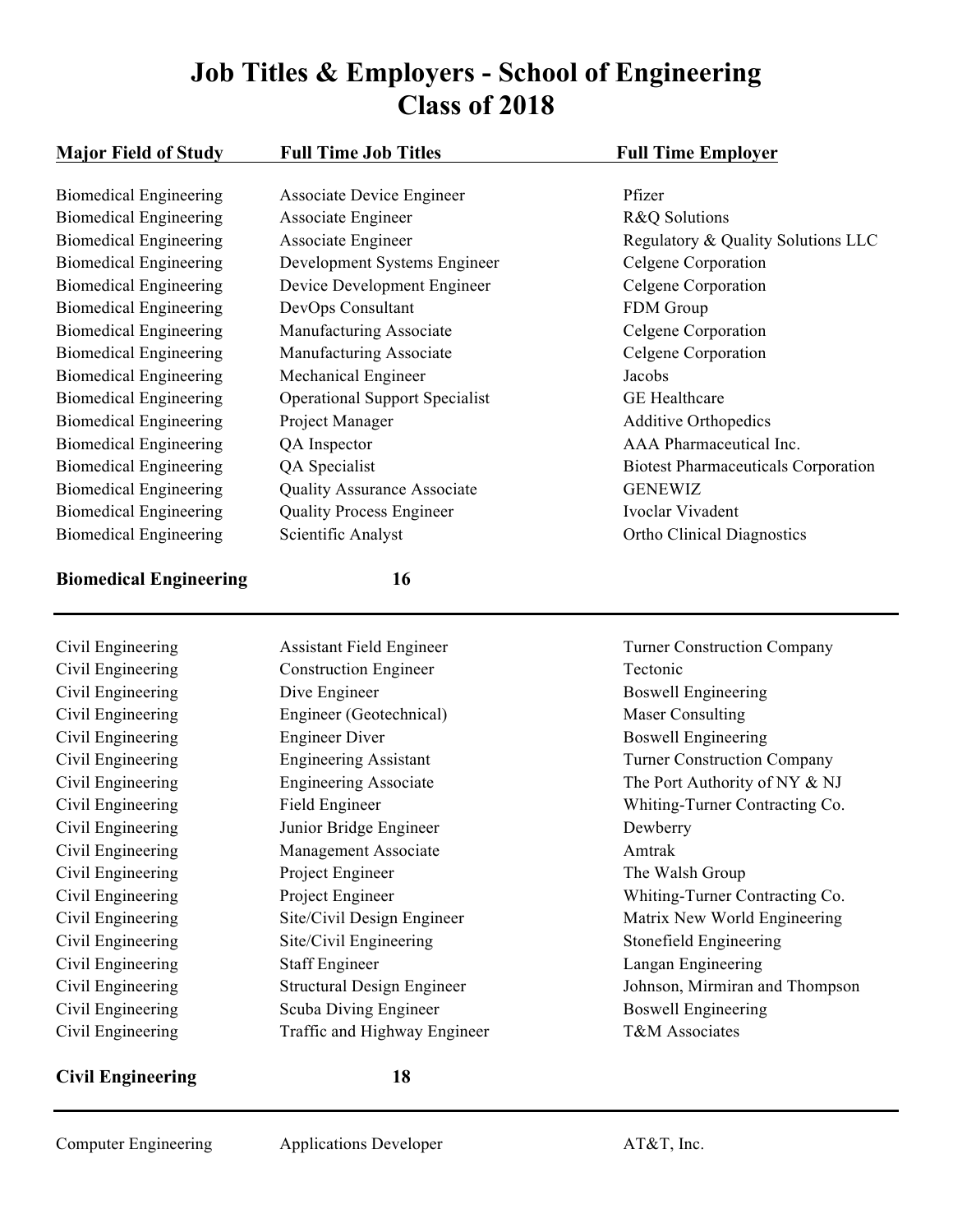| <b>Computer Engineering</b>   | <b>Associate Applications Developer</b>   | AT&T, Inc.                                    |
|-------------------------------|-------------------------------------------|-----------------------------------------------|
| <b>Computer Engineering</b>   | <b>Associate Member Engineering Staff</b> | Lockheed Martin                               |
| <b>Computer Engineering</b>   | <b>Embedded System Engineer</b>           | Orbcomm, Inc                                  |
| <b>Computer Engineering</b>   | <b>HID</b> Engineer                       | Apple, Inc.                                   |
| <b>Computer Engineering</b>   | Software and Application Developer        | MetLife                                       |
| <b>Computer Engineering</b>   | Software Engineering Associate            | Lockheed Martin                               |
| <b>Computer Engineering</b>   | Web Engineer                              | Spotify                                       |
| <b>Computer Engineering</b>   | 8                                         |                                               |
|                               |                                           |                                               |
| <b>Electrical Engineering</b> | Civilian Engineer                         | <b>NAVAIR</b>                                 |
| <b>Electrical Engineering</b> | <b>Electrical Engineer</b>                | Keystone Engineering Group, Inc.              |
| <b>Electrical Engineering</b> | <b>Electrical Engineer</b>                | <b>LGS</b> Innovations                        |
| <b>Electrical Engineering</b> | <b>Electronics Engineer</b>               | <b>NAVAIR</b>                                 |
| <b>Electrical Engineering</b> | Project Associate Engineer                | <b>PSE&amp;G</b>                              |
| <b>Electrical Engineering</b> | 5                                         |                                               |
|                               |                                           |                                               |
| <b>Engineering Science</b>    | <b>Assistant Project Manager</b>          | Hatzel & Buehler                              |
| <b>Engineering Science</b>    | Associate Engineer                        | <b>PSE&amp;G</b>                              |
| <b>Engineering Science</b>    | Field Engineer                            | Whiting-Turner                                |
| <b>Engineering Science</b>    | Project Engineer                          | Skanska                                       |
| <b>Engineering Science</b>    | Project Manager                           | Inductotherm                                  |
| <b>Engineering Science</b>    | Teacher                                   | Simon Gratz Mastery Charter HS                |
| <b>Engineering Science</b>    | 6                                         |                                               |
| Mechanical Engineering        | <b>Associate Project Engineer</b>         | Princeton Plasma Physics Lab                  |
| Mechanical Engineering        | Associate Member of Engineering Staff     | Lockheed Martin                               |
| Mechanical Engineering        | <b>Construction Engineer</b>              | Middlesex Water Company                       |
| Mechanical Engineering        | Design and Development Engineer           | <b>Hutchinson Industries</b>                  |
| Mechanical Engineering        | <b>Electrical Engineer</b>                | <b>NAVSEA</b>                                 |
| Mechanical Engineering        | <b>Engineering Associate</b>              | Lockheed Martin                               |
| Mechanical Engineering        | <b>Entry Level Engineer</b>               | Caddy Corp                                    |
| Mechanical Engineering        | Global Data Analyst                       | Bloomberg                                     |
| Mechanical Engineering        | Manufacturing Engineer                    | Boeing                                        |
| Mechanical Engineering        | Manufacturing Engineer                    | Boeing                                        |
| Mechanical Engineering        | Mechanical Designer                       | <b>Stantec</b>                                |
|                               |                                           |                                               |
| Mechanical Engineering        | Mechanical Engineer                       | <b>Engineering Solutions</b><br><b>NAVAIR</b> |
| Mechanical Engineering        | Mechanical Engineer                       |                                               |
| Mechanical Engineering        | Mechanical Engineer                       | Picatinny Arsenal                             |
| Mechanical Engineering        | Mechanical Engineer                       | Strahman Valves                               |

Mechanical Engineering Mechanical HVAC/Fire Protection Engineer Jacobs<br>Mechanical Engineering Patent Engineer Servilla Mechanical Engineering Patent Engineer Servilla Whitney LLC

Mechanical Engineering Project Superintendent Walters Group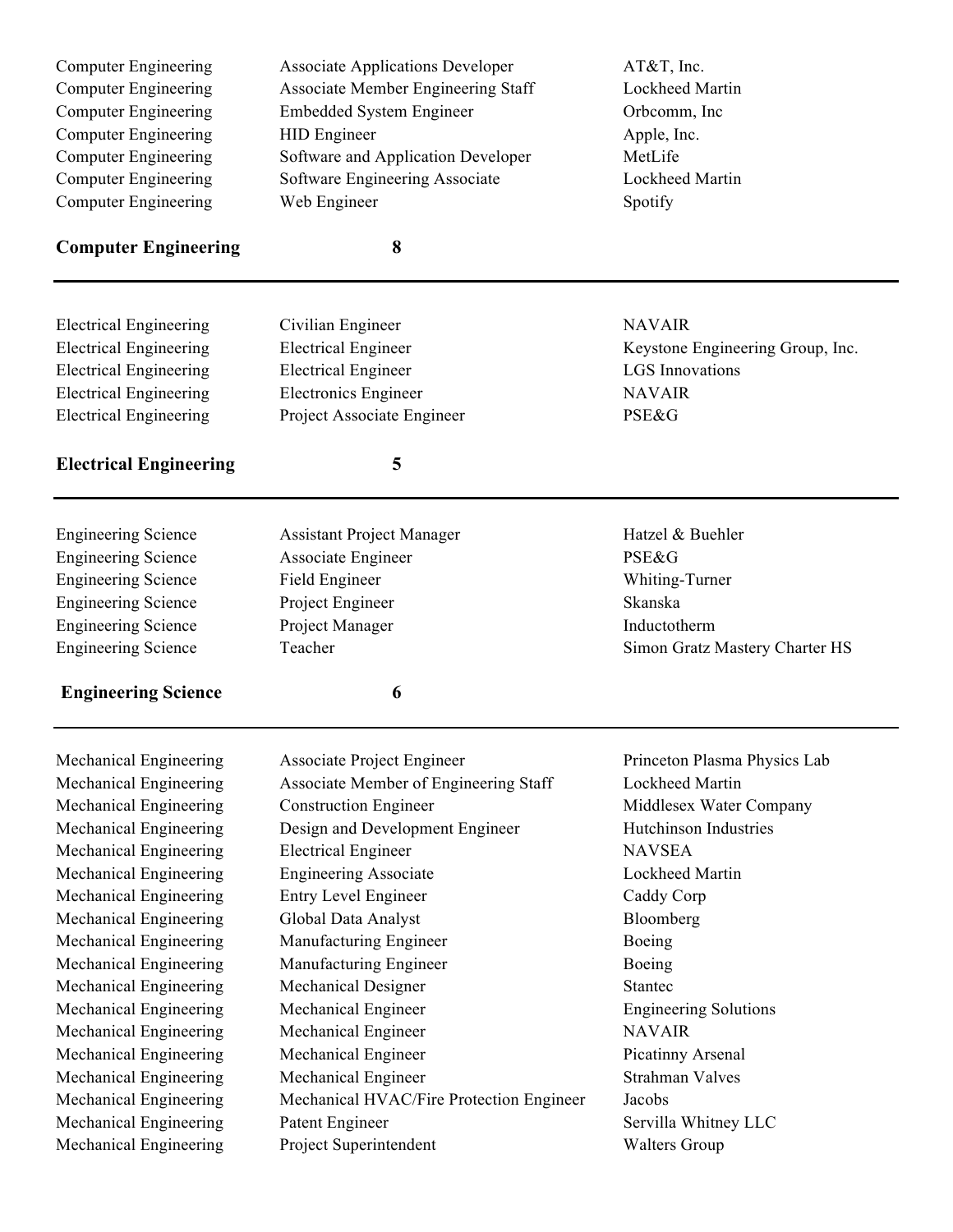| Mechanical Engineering<br>Mechanical Engineering<br>Mechanical Engineering | QA Engineer Associate<br>R&D Lab Technician<br>Software and Application Developer | Lockheed Martin<br><b>GAF</b><br>MetLife |
|----------------------------------------------------------------------------|-----------------------------------------------------------------------------------|------------------------------------------|
| <b>Mechanical Engineering</b>                                              | 21                                                                                |                                          |
| <b>Technology Education</b>                                                | Applied Technology Teacher                                                        | Westwood Regional Jr/Sr HS               |
| <b>Technology Education</b>                                                | Army Officer                                                                      | <b>United States Army</b>                |
| <b>Technology Education</b>                                                | Teacher                                                                           | Mahwah School District                   |
| <b>Technology Education</b>                                                | Teacher                                                                           | Princeton Public Schools                 |
| <b>Technology Education</b>                                                | <b>Technology Teacher</b>                                                         | Audubon High School                      |
| <b>Technology Education</b>                                                | <b>Technology Teacher</b>                                                         | North Burlington School District         |
| <b>Technology Education</b>                                                | <b>Technology Teacher</b>                                                         | Rahway High School                       |
| <b>Technology Education</b>                                                | 7                                                                                 |                                          |